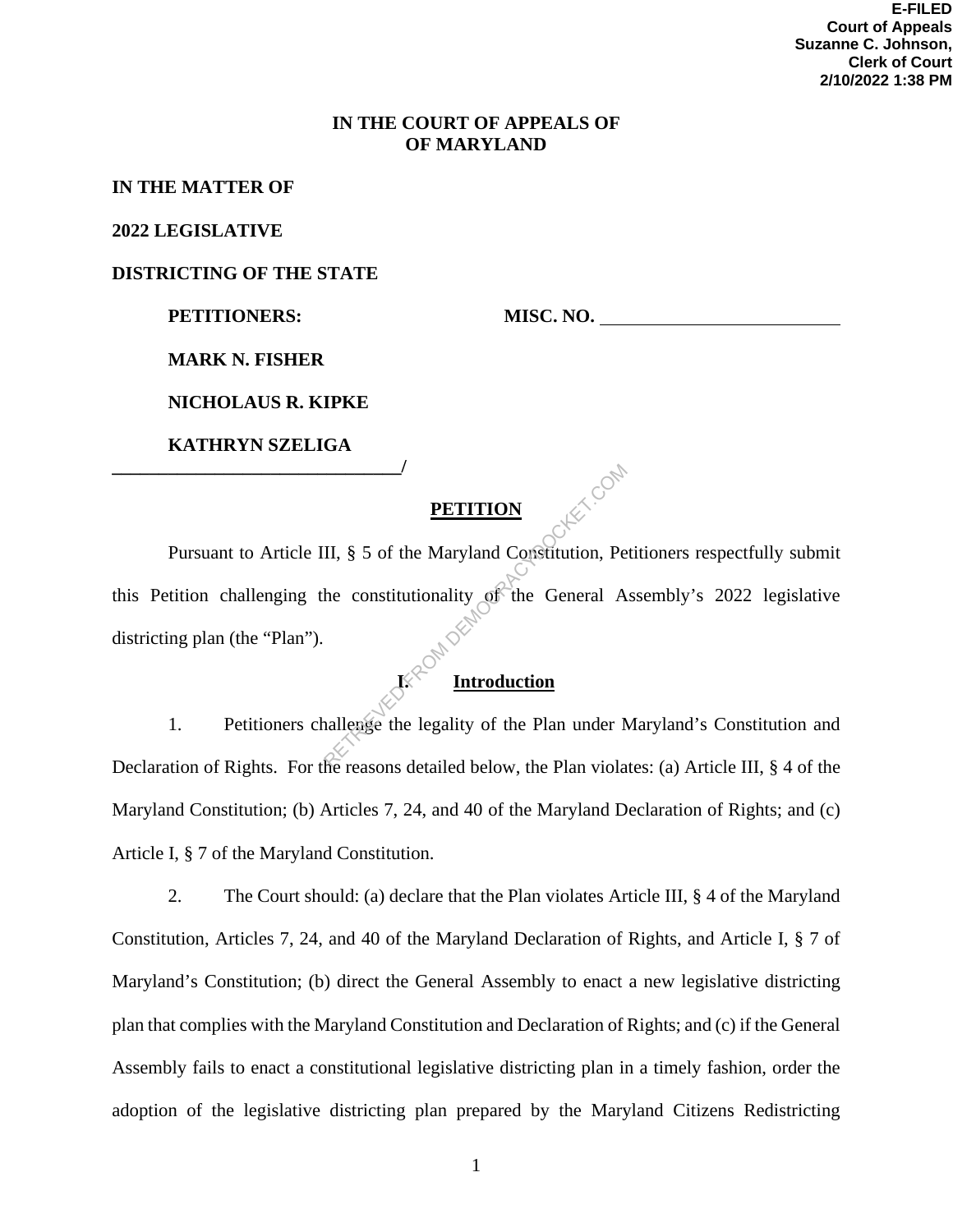Commission (the "MCRC") that was introduced to the General Assembly as Senate Joint Resolution No. 3 and House Joint Resolution No. 1.

#### **II. Petitioners**

3. Petitioners are:

a. Mark N. Fisher is a registered voter in Maryland. Mr. Fisher currently serves as a member of Maryland's House of Delegates and has been a member of the House of Delegates since 2011. He is a Republican elected official who represents Maryland citizens in Calvert County.

b. Nicholaus R. Kipke is a registered voter in Maryland. Mr. Kipke currently serves as a member of Maryland's House of Delegates and has been a member of the House of Delegates since 2007. He is a Republican elected official who represents Maryland citizens in Anne Arundel County. Pland's House of Delegates and has been<br>a Republican elected official who represents a Republican elected official who represents<br>a Republican elected voter in Mary<br>pland's House of Delegates and has been<br>is a Republican e

c. Kathryn Szeliga is a registered voter in Maryland. Ms. Szeliga currently serves as a member of Maryland's House of Delegates and has been a member of the House of Delegates since 2011. She is a Republican elected official who represents Maryland citizens in Baltimore and Harford Counties.

#### **III. Jurisdiction**

4. This Court has jurisdiction over this Petition pursuant to Article III, § 5 of the Maryland Constitution.

#### **IV. Petitioner's Objections to the Plan**

#### **A. Summary of Objections**

5. The Plan violates Maryland's Constitution and Declaration of Rights because many of its legislative districts are the product of unlawful gerrymandering. Among others, the offending districts include 7, 9, 12, 21, 22, 23, 24, 25, 27, 31, 33, 42, and 47. These districts violate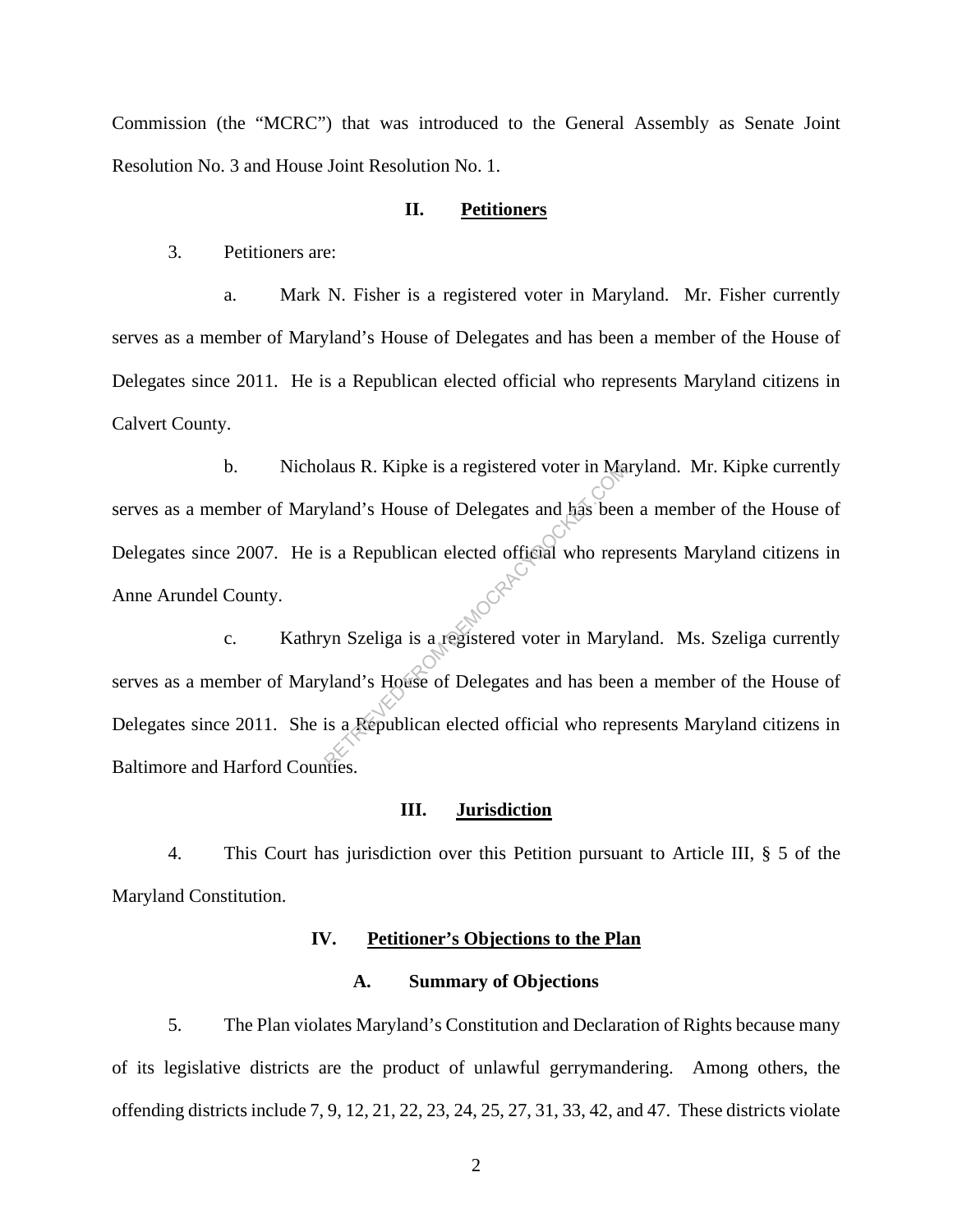Article III, § 4 of Maryland's Constitution because they are not contiguous or compact and/or do not give due regard to natural boundaries and the boundaries of political subdivisions. These districts further violate: (a) Articles 7, 24, and 40 of the Maryland Declaration of Rights by infringing on Marylanders' rights to free elections, freedom of speech, and equal protection; and (b) Article I, § 7 of Maryland's Constitution by contradicting the General Assembly's obligation to pass laws ensuring the purity of elections.

#### **B. Legal and Factual Bases for Petitioners' Objections**

#### **1. Maryland's Redistricting Requirements**

6. Article 3, § 2 of the Maryland Constitution requires there to be 47 Senators and 141 Delegates in the General Assembly. Article 3, § 3 of the Maryland Constitution requires that the State be divided into legislative districts for the election of members to the Senate and House of Delegates, and that each district contain one Senator and three Delegates. Thus, Maryland has 47 legislative districts. of the Maryland Constitution requires the<br>sembly. Article 3, § 3 of the Maryland C<br>tive districts for the election of members<br>rict contain one Senator and three Delegare<br>orient contains of the Maryland Constitution require

7. Article 3, § 5 of the Maryland Constitution requires the State to redraw its 47 legislative districts following each decennial census of the United States. Under § 5, the Governor first prepares a redistricting plan and submits that plan to the General Assembly on the first day of its regular session. The General Assembly may then adopt the Governor's plan or adopt its own redistricting plan through a joint resolution, which is not subject to gubernatorial veto. If the General Assembly fails to adopt its own redistricting plan, the Governor's plan becomes law.

8. Whether the redistricting plan is created by the Governor or the General Assembly, Article 3, § 4 of the Maryland Constitution requires that "[e]ach legislative district shall consist of adjoining territory, be compact in form, and of substantially equal population." Section 4 further requires that "[d]ue regard shall be given to natural boundaries and the boundaries of political subdivisions."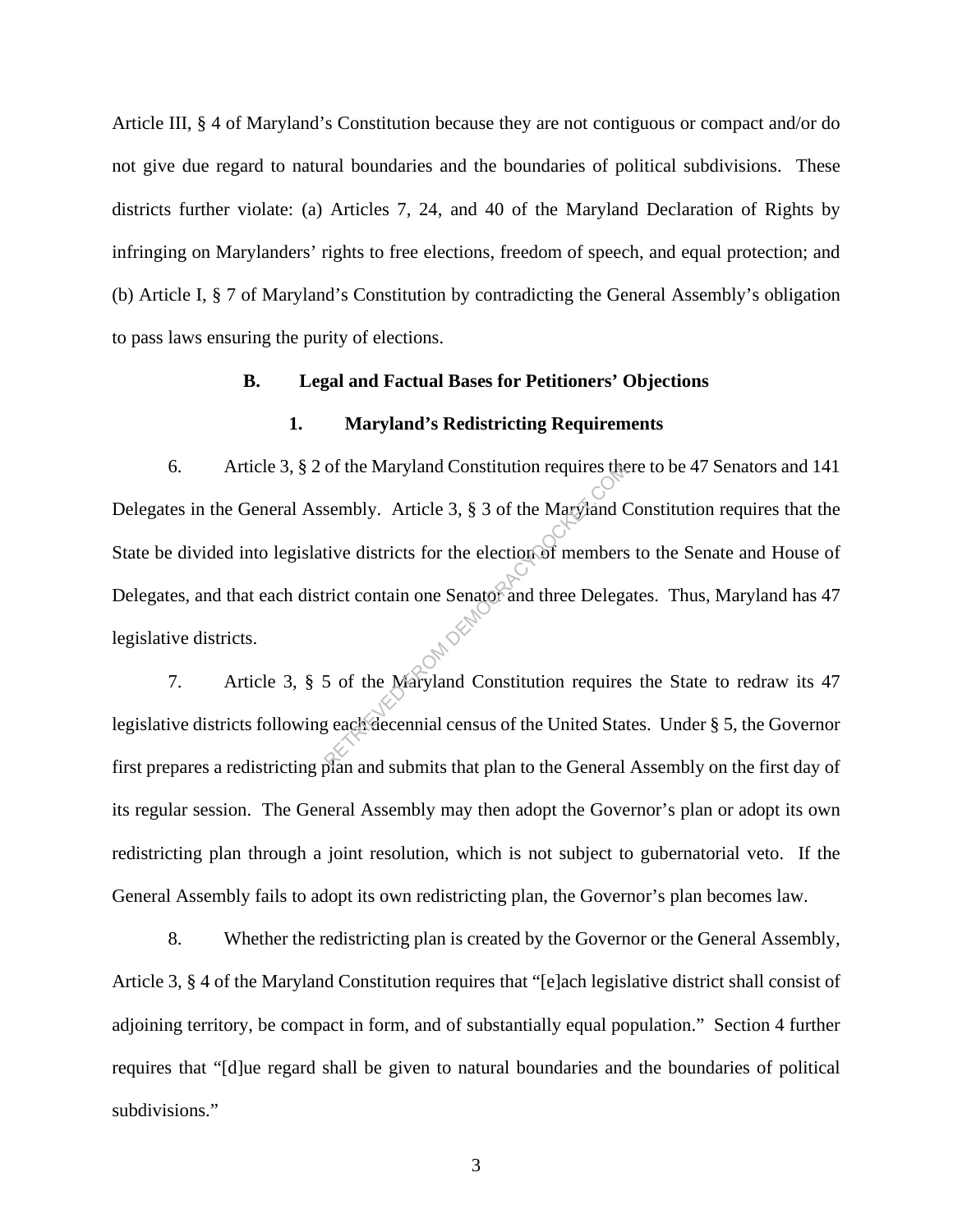9. After a redistricting plan is adopted, Article III, § 5 of the Maryland Constitution permits "any registered voter" to submit a petition to the Court of Appeals challenging the adopted plan. The Court of Appeals "may grant appropriate relief, if it finds that the districting of the State is not consistent with requirements of either the Constitution of the United States of America, or the Constitution of Maryland."

#### **2. Enactment of the Plan**

10. On or about January 12, 2021, Governor Hogan issued an Executive Order establishing the Maryland Citizens Redistricting Commission (the "MCRC"). The MCRC was charged with creating State legislative and congressional redistricting plans. The MCRC was further directed to hold open and transparent meetings to develop its redistricting plans.

11. The MCRC was a bi-partisan commission, comprised of three representatives from the Democratic Party, three representatives from the Republican Party, and three individuals not registered with either the Democratic Party or Republican Party. Regislative and congressional redistrict<br>
and transparent meetings to develop its<br>
was a bi-partisan commission, comprised<br>
representatives from the Republican Part<br>
mocratic Party of Republican Party.<br>
Followed transparen

12. The MCRC followed transparent and publicly accessible procedures, held public hearings across the State, and developed bi-partisan redistricting plans that complied with the United States and Maryland Constitutions. Importantly, the MCRC's plans were made without regard to the interests of any political party or candidate. The MCRC submitted its redistricting plans to Governor Hogan on November 5, 2021.

13. On January 12, 2022, the first day of the 2022 legislative session of the General Assembly, Governor Hogan submitted the MCRC's State legislative districting plan without change to the General Assembly. It was introduced to the Maryland General Assembly as Senate Joint Resolution No. 3 and House Joint Resolution No. 1. The MCRC's redistricting plan was referred to committee and never acted upon.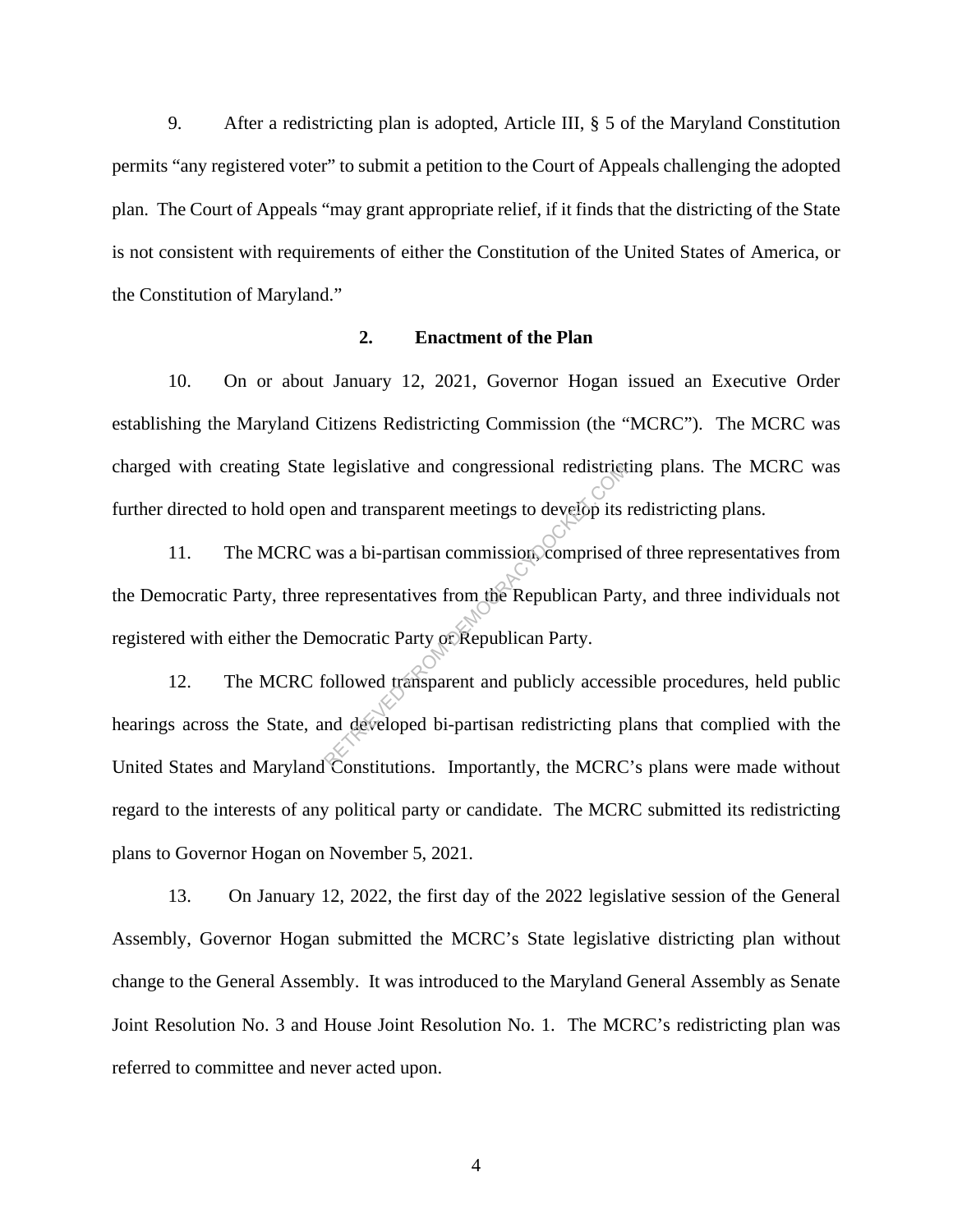14. In July 2021, Bill Ferguson, President of the Maryland Senate, and Adrienne A. Jones, Speaker of the Maryland House of Delegates, formed the General Assembly's Legislative Redistricting Advisory Commission (the "LRAC"). The LRAC also was charged with preparing congressional and State legislative redistricting plans.

15. The LRAC included Senator Ferguson, Delegate Jones, Senator Melony Griffith, and Delegate Eric G. Luedtke, all of whom are Democratic members of Maryland's General Assembly. Two Republicans, Senator Bryan W. Simonaire and Delegate Jason C. Buckel, also were appointed to the LRAC by Senator Ferguson and Delegate Jones. Karl S. Aro, who is not a member of Maryland's General Assembly, was appointed as Chair of the LRAC by Senator Ferguson and Delegate Jones.

16. Although purportedly bipartisan, the LRAC was controlled by its Democratic members. So was the redistricting process. The Republican LRAC members were given copies of proposed redistricting plans but were not privy to the actual process by which the proposed plans were created (*e.g.*, how the maps were created, what factors were emphasized in the drawing of the legislative maps, and who had material input into the shaping of district lines). Additionally, although the Republican members of the LRAC were allowed to review and comment upon proposed plans, they were not given a real opportunity to make significant or material changes. Reportedly bipartisan, the LRAC was contributed as Change of the LRAC was contributed by the Republican LRAC<br>ans but were not privy to the actual pro<br>v the maps were created, what factors were who had material input into t

17. On or about January 7, 2022, the LRAC adopted the Plan. Both Republican members of the LRAC opposed the plan.

18. On or about January 12, 2022, the Plan was submitted to the General Assembly as Senate Joint Resolution No. 2 and House Joint Resolution No. 2. It moved swiftly through committee. On or about January 27, 2022, the Plan was passed by the General Assembly and became law.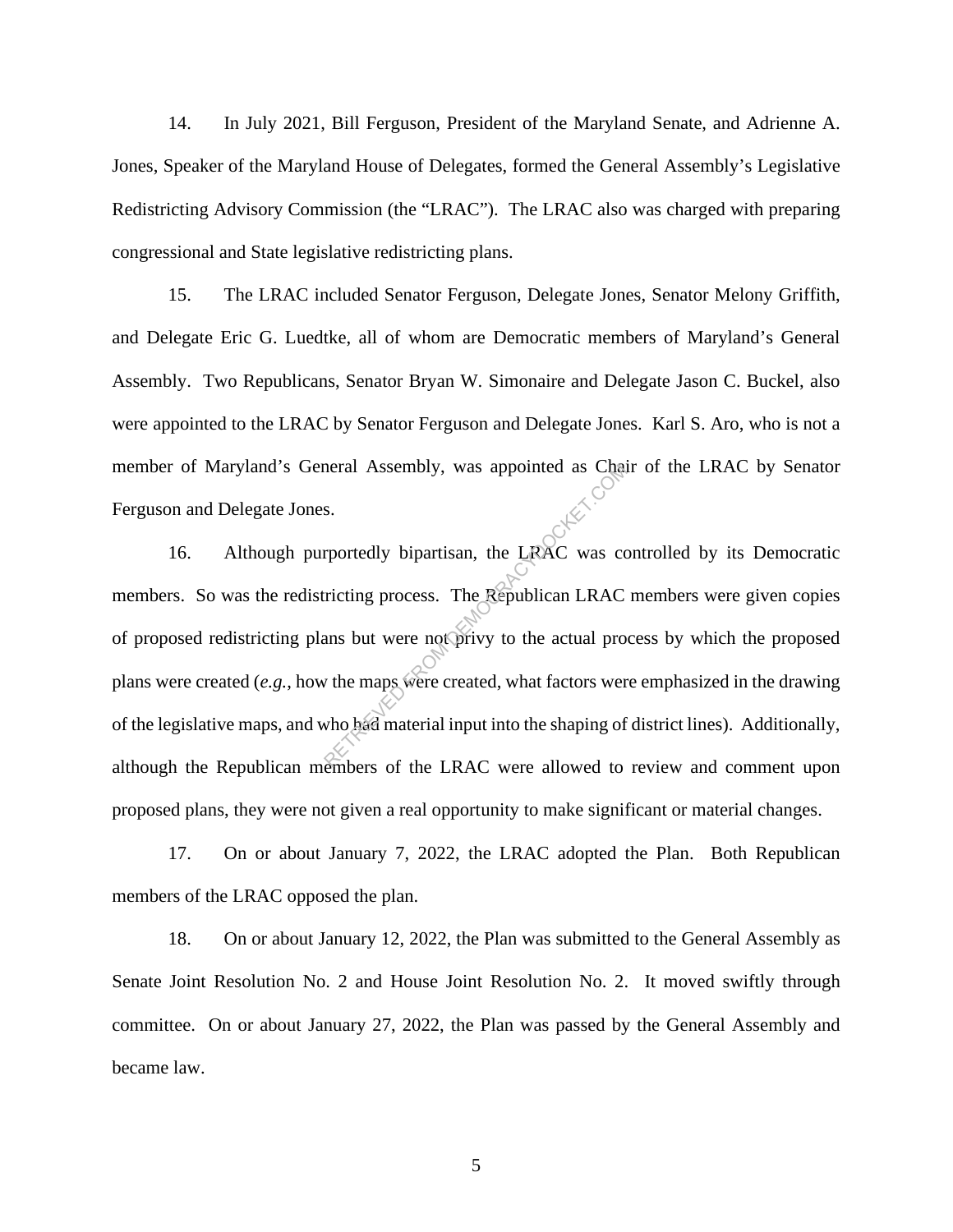#### **3. The Requirements of Article III, § 4**

19. Article III, § 4 of Maryland's Constitution provides: "Each legislative district shall consist of adjoining territory, be compact in form, and of substantially equal population. Due regard shall be given to natural boundaries and the boundaries of political subdivisions." These requirements are mandatory. *In re Legislative Districting of the State*, 370 Md. 312, 356 (2002). They may not "be subordinated to justifications not mandated by the Federal or State Constitutions." *In re 2012 Legislative Districting of the State*, 436 Md. 121, 135 (2013).

20. The requirements of § 4 are mandatory because they protect important interests. "[T]he contiguity and compactness requirements, and particularly the latter, are intended to prevent political gerrymandering." *In re Legislative Districting of State*, 299 Md. 658, 675 (1982). Indeed, "[e]qual apportionment, contiguity and compactness have been referred to as the trinity of equitable representation." *Id* at 676 n.9. pactness requirements, and particularly<br>
ering." In re Legislative Districting of Sta<br>
ent, contiguity and compactness have bee<br>
d at 676 n.9.<br>
ity requirement mandates that there be n<br>
he rest of the district; in other wo

21. "The contiguity requirement mandates that there be no division between one part of a district's territory and the rest of the district; in other words, contiguous territory is territory touching, adjoining and connected, as distinguished from territory separated by other territory." *Id.* at 675-76. Compactness requires "a close union of territory (conducive to constituentrepresentative communication)." *Id.* at 688. There are several generally accepted mathematical tests for measuring geographical compactness. Two of those, which will be referenced below, are the Reock test and the Polsby-Popper test. Under both tests, electoral districts are evaluated on a scale of 0-1, with a score closer to 1 indicating a more compact district and score closer to 0 indicating a less compact district. As a general matter, Maryland's legislative districts perform poorly under both the Reock and Polsby Popper tests. Specifically, a preliminary analysis shows that the statewide average for Maryland's legislative districts is .381 under the Reock test and .271 under the Polsby-Popper test.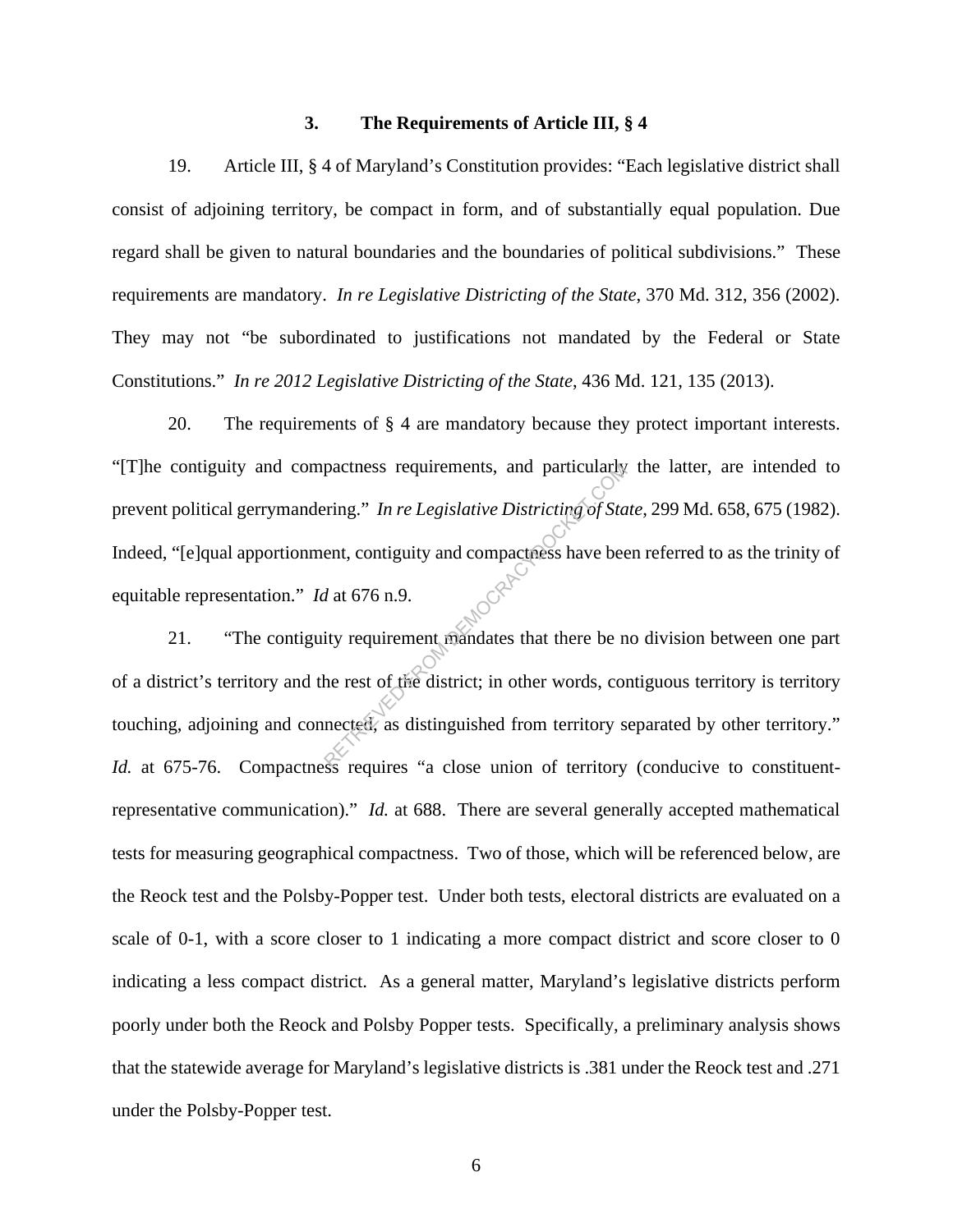22. The "due regard" requirement is "integrally related to the compactness and contiguity requirements" and is intended "to preserve those fixed and known features which enable voters to maintain an orientation to their own territorial areas." *Id.* at 681. The "due regard" requirement also recognizes the critical role that political subdivisions, particularly Maryland's counties, play in the governance of the State. *In re Legislative Districting of the State*, 370 Md. at 357-60; *see also id.* at 362 (recognizing that the term "political subdivisions" includes incorporated municipalities). In sum, the "due regard provision works to preserve local political interests, insofar as it ensures geographically concurrent political representation, and acts as a deterrent to the gerrymandering of legislative districts." *In re 2012 Legislative Districting of the State*, 436 Md. at 152.

### **4. The Violations of Article III, § 4**

23. Numerous legislative districts created under the Plan violate the clear mandates of Article III, § 4, including the following: Districts 12, 21, 31, and 33, which are located partially or entirely within Anne Arundel County; District 27, which is located partially in Calvert County; Districts 7 and 42, which are located partially in Baltimore County; District 9, which is split between Howard and Montgomery Counties; and Districts 22, 23, 24, 25, and 47, which are located in Prince George's County. Non-constitutional political considerations were the primary criteria underlying the creation of these districts. Article III, § 4 was either ignored or subordinated to these non-constitutional considerations and was not fairly considered or applied in view of all relevant considerations. The Violations of Afflickers (September 2012)<br>
Republicancy Contains of Afflickers (September 21, 8<br>
1998)<br>
Exploring: Districts 12, 21, 31, and 33, v<br>
el County: District 27, which is located<br>
the located partially in Bal

#### **a. Challenged Districts Located Partially or Entirely Within Anne Arundel County**

#### *District 12*

24. District 12 violates Article III, § 4 in at least two ways.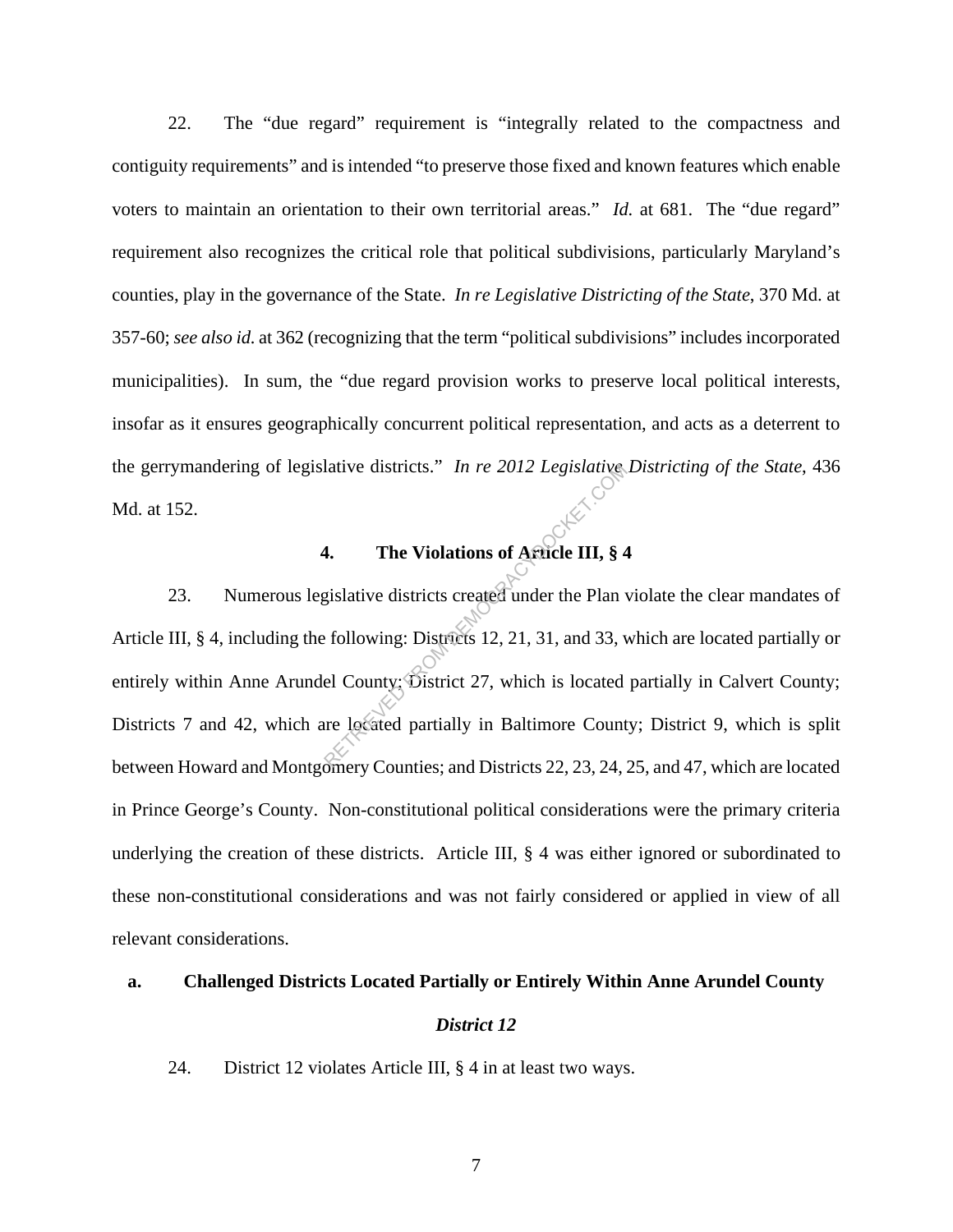25. A simple eye test reveals that this district is not compact in form. Its shape defies description. It stretches from southcentral Howard County in the west and, through several twists and turns, ends in Glen Burnie and Marley Heights in Anne Arundel County in the east.

26. The eye test is matched by poor scores on the Reock and Polsby-Popper tests. Its Reock score is .14 and its Polsby-Popper score is .11. It has some of the worst scores under these tests of any legislative district in Maryland, which is significant given Maryland's poor average district compactness scores under the Reock and Polsby-Popper tests.

27. The House Districts within District 12 also score poorly on the Reock and Polsby-Popper tests. District 12A has scores of .25 (Reock) and .22 (Polsby-Popper). District 12B has scores of .23 (Reock) and .16 (Polsby-Popper).

28. District 12 also does not give due regard to political subdivisions because it is divided between Howard County and Anne Arundel County. It further divides the towns or localities of Columbia, Elkridge, Linthicum, and Ferndale. The Renaissance of AS (Reock) and A22 (Polson)<br>6 (Polsby-Popper).<br>So does not give due regard to politica<br>County and Anne Arundel County. It for demonstration and belief, District 12 is designed a<br>nocratic member of the Ho

29. Upon information and belief, District 12 is designed as it is for political reasons to protect an incumbent Democratic member of the House of Delegates who formerly resided in District 31 and ensure the continued election of a Democratic Senator from District 12. Because these political concerns were prioritized above the constitutional requirements of Article III, § 4, District 12 is unconstitutional.

#### *District 21*

30. District 21 violates Article III, § 4 in at least two ways.

31. First, it is not geographically compact. It is shaped like a boomerang that includes the College Park area in the southwest, Laurel and Maryland City in the north, and a divided Crofton in the southeast. Given this odd shape, it not surprisingly scores poorly on the Reock and Polsby-Popper tests. Its Reock score is .29 and its Polsby-Popper score is .13.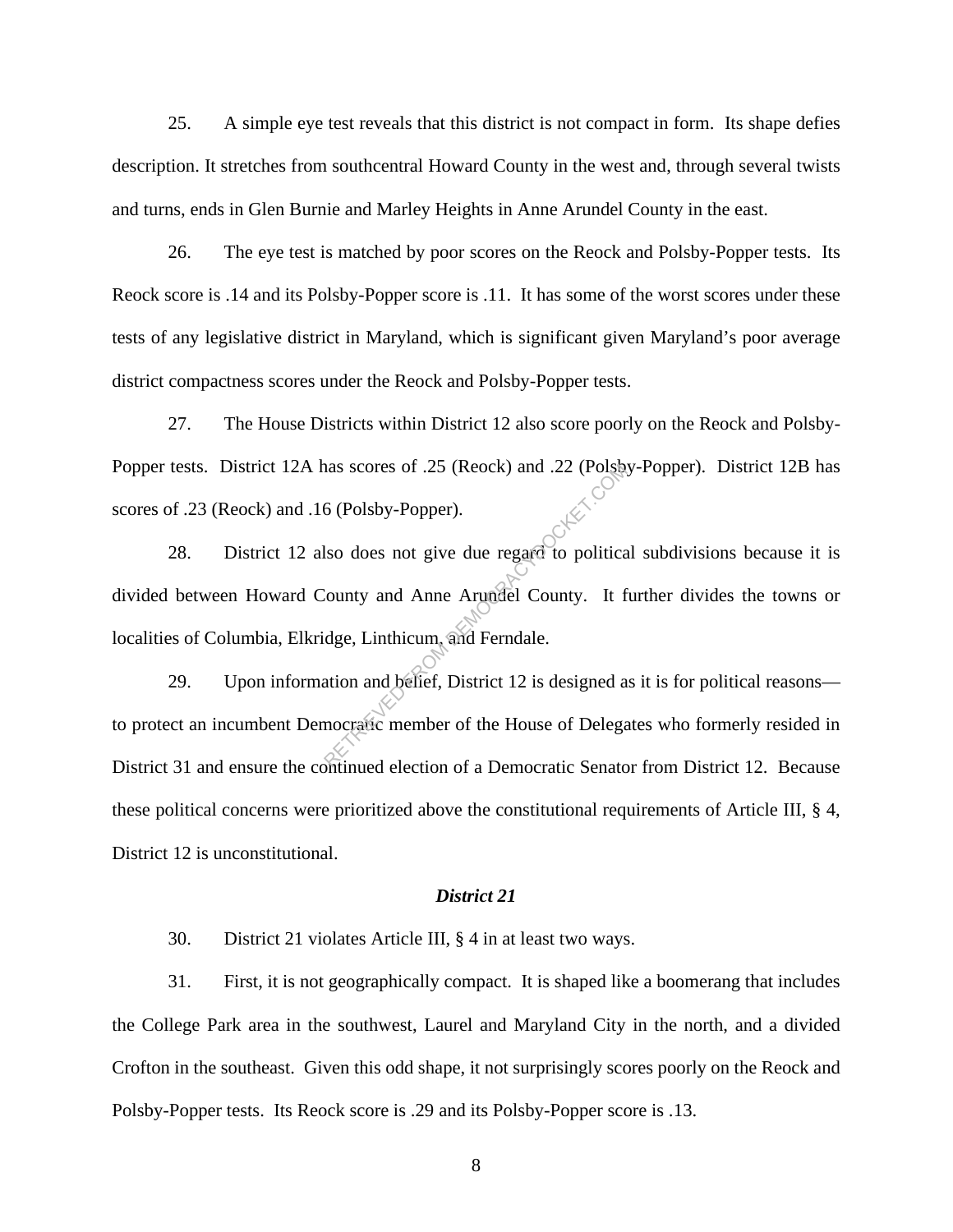32. District 21 also does not give due regard to political subdivisions because it is divided between Prince George's County and Anne Arundel County. It further divides the towns or localities of Crofton, Odenton, Fort Meade, Maryland City, Adelphi, Hillandale, Calverton, and Langley Park.

33. Upon information and belief, District 21's distorted shape, lack of regard for political subdivisions, and division of towns and localities has a primarily political purpose. It removes Republican voters from western Anne Arundel County who formerly resided in District 33 and places them into District 12, which is a heavily Democratic, multi-member district centered in Prince George's County. The intent behind this design is to dilute Republican votes in District 33 and thereby assist in flipping Senate District 33 to Democratic control. District 21's design places partisan politics above the constitutional requirements of Article 3, § 4, and it is unconstitutional. The intent behind this design is to dilute<br>ping Senate District 33 to Democratic covers the constitutional requirements of<br>provided as Article III, § 4 because it is not get<br>eastern half stretches from Gibson Is

# *District 31*

34. District 31 violates Article III, § 4 because it is not geographically compact.

35. District 31's eastern half stretches from Gibson Island to Severna Park and Pasadena; its western half includes a barbell-shaped part of Anne Arundel County between Pasadena and Severn/Gambrills. Its Polsby-Popper score is .26.

36. District 31 also divides the towns or localities of Severn, Gambrills, Odenton, and Severna Park.

37. Upon information and belief, District 31 was designed to pack Republican voters into a single legislative district to dilute Republican votes in District 33 and protect the Democratic incumbent in House District 33C. Indeed, District 31 seems to have been drawn specifically to include within its geographic footprint a sitting Republican member of the House of Delegates, who formerly represented District 33, and who now resides in a bizarrely shaped section of District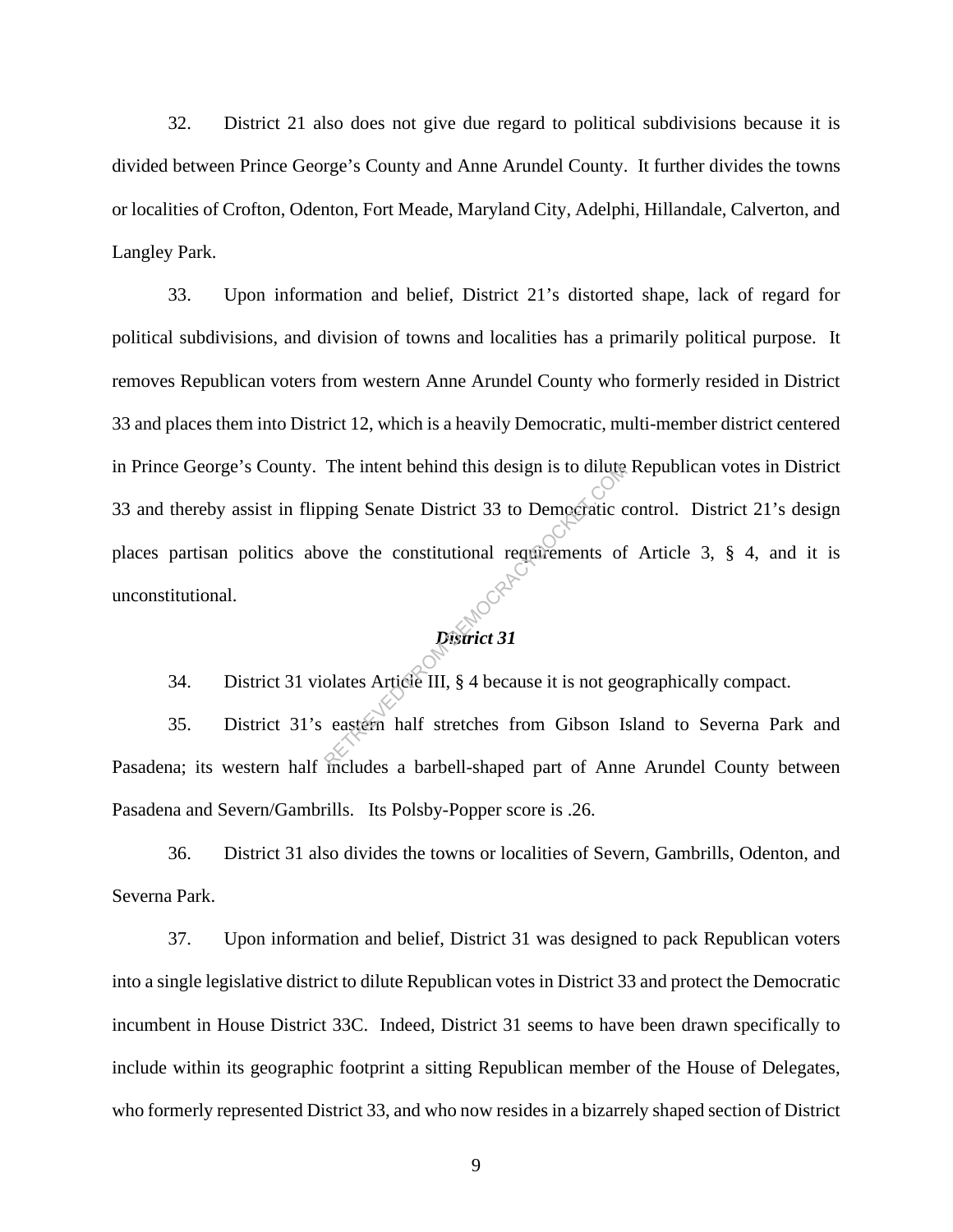31 that sits on the very edge of its border with District 33 (and House District 33C). Because District 31's design places non-constitutional political criteria above the constitutional requirements of Article 3, § 4 it is unconstitutional.

#### *District 33*

38. District 33 violates Article III, § 4 because it is not geographically compact.

39. District 33 is yet another legislative district with a shape that defies easy explanation and does not belong on an electoral map.

40. It performs poorly on both the Reock and Polsby-Popper tests. It has a Reock score of .34 and scores a dismal .14 under the Polsby-Popper test.

41. District 33 also divides the towns or localities of Crofton, Odenton, Severna Park, and Arnold.

42. Upon information and belief, District 33's odd and non-compact shape is the result of an intentional partisan gerrymander designed dilute Republican votes, make District 33 a majority Democratic district, and flip District 33's Senate seat to a Democratic candidate. It also has been gerrymandered to make more likely the election of two Democratic candidates to the House of Delegates from individual House Districts (33A and 33C) when District 33 formerly elected only one such candidate as a multi-member district. District 33 is yet another Anne Arundel County legislative district designed with politics as the primary consideration, rather than the constitutional requirements of Article 3, § 4. It is unconstitutional. 4 under the Polsby-Popper test.<br>
so divides the towns or localities of Crof<br>
ation and belief, District 33's odd and not<br>
gerrymander designed dilute Republican<br>
ation of two D<br>
make more likely the election of two D<br>
div

#### **b. Challenged District Located Partially Within Calvert County**

#### *District 27*

43. District 27 violates Article III, § 4 in several ways.

44. First, it gives no regard for the boundaries of political subdivisions. District 27 crosses the borders of and includes within its geographic footprint three counties: Calvert, Charles,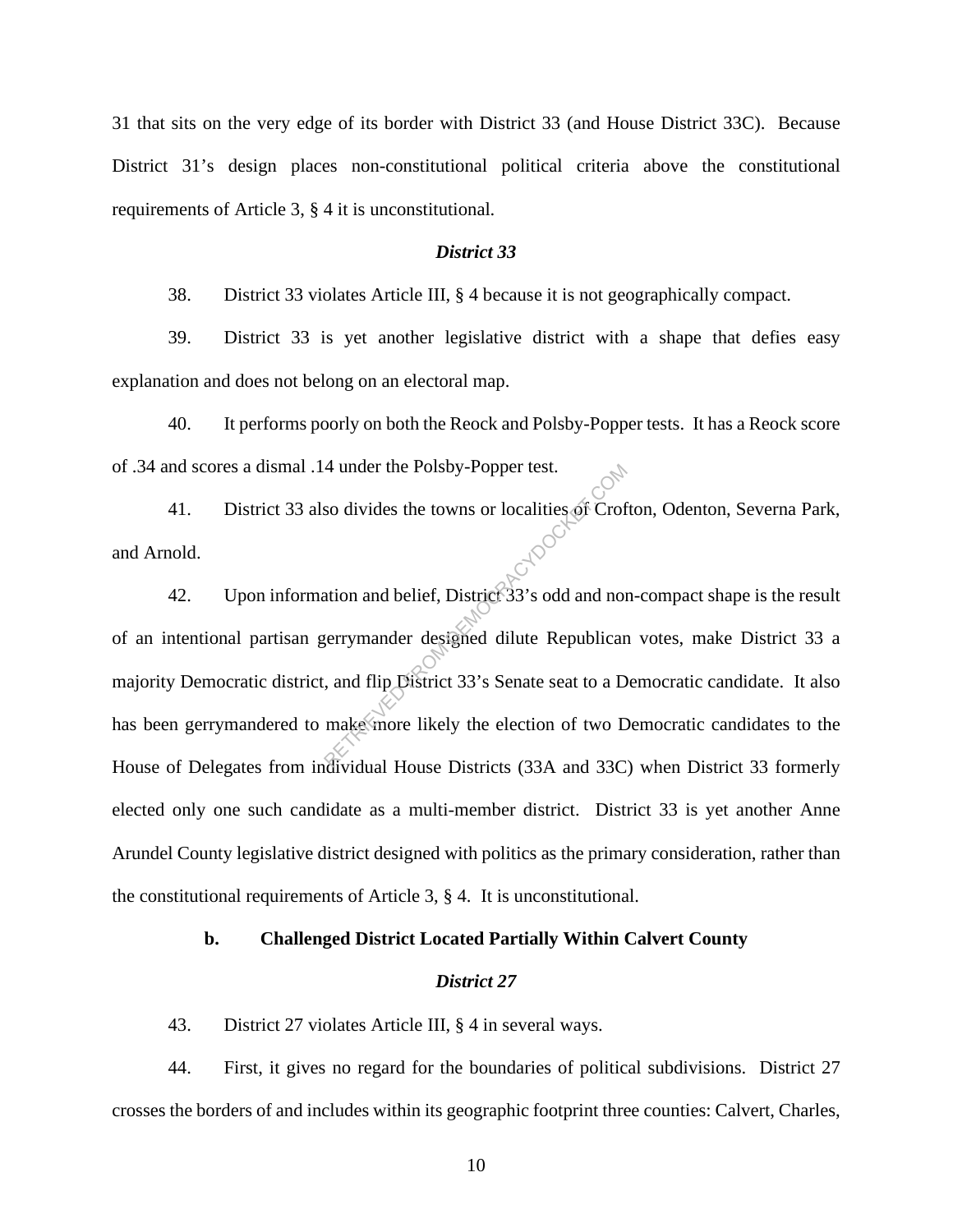and Prince George's. It even cuts off a small part of southern Calvert County, putting that part of the county into a different legislative district than the rest. Calvert County is a peninsula county that has nearly enough residents for an entire Senate District. There is simply no good reason or need to slice Calvert County into multiple districts or to include within Calvert County's primary legislative district the residents of two other counties.

45. District 27 further divides the towns or localities of Accokeek, Clinton, Rosaryville, Croom, Waldorf, and Hughesville.

46. District 27 also does not consist of adjoining territory and gives no regard for natural boundaries. Specifically, it crosses the Patuxent River to combine Calvert, Charles, and Prince George's Counties. Indeed, House District 27B is divided between Prince George's and Calvert Counties by a stretch of the Patuxent River that has no bridge crossings. In other words, for a resident of House District 27B in Calvert County to visit a Prince George's resident of House District 27B, the Calvert County resident would have to drive about 35-40 minutes to find a bridge crossing in another House (or Senate) District. Example of a partisan gerry<br>
Retrieve District 27B is divided by<br>
the Patuxent River that has no bridg<br>
ict 27B in Calvert County to visit a Prince<br>
unty resident would have to drive about 3.<br>
or Senate) District.<br>
another

47. District 27 is another sad example of a partisan gerrymander. Upon information and belief, it is designed to isolate Republican voters in Calvert County into a single House District within a Senate District controlled by Democrats. It thus protects a Democratic Senator and two Democratic Delegates at the expense of the residents of Calvert County. Because it places nonconstitutional, political criteria above the constitutional mandates of Article III, § 4, it is unconstitutional.

#### **c. Challenged Districts Located Partially Within Baltimore County**

#### *District 7*

48. District 7 violates Article III, § 4 in at least two ways.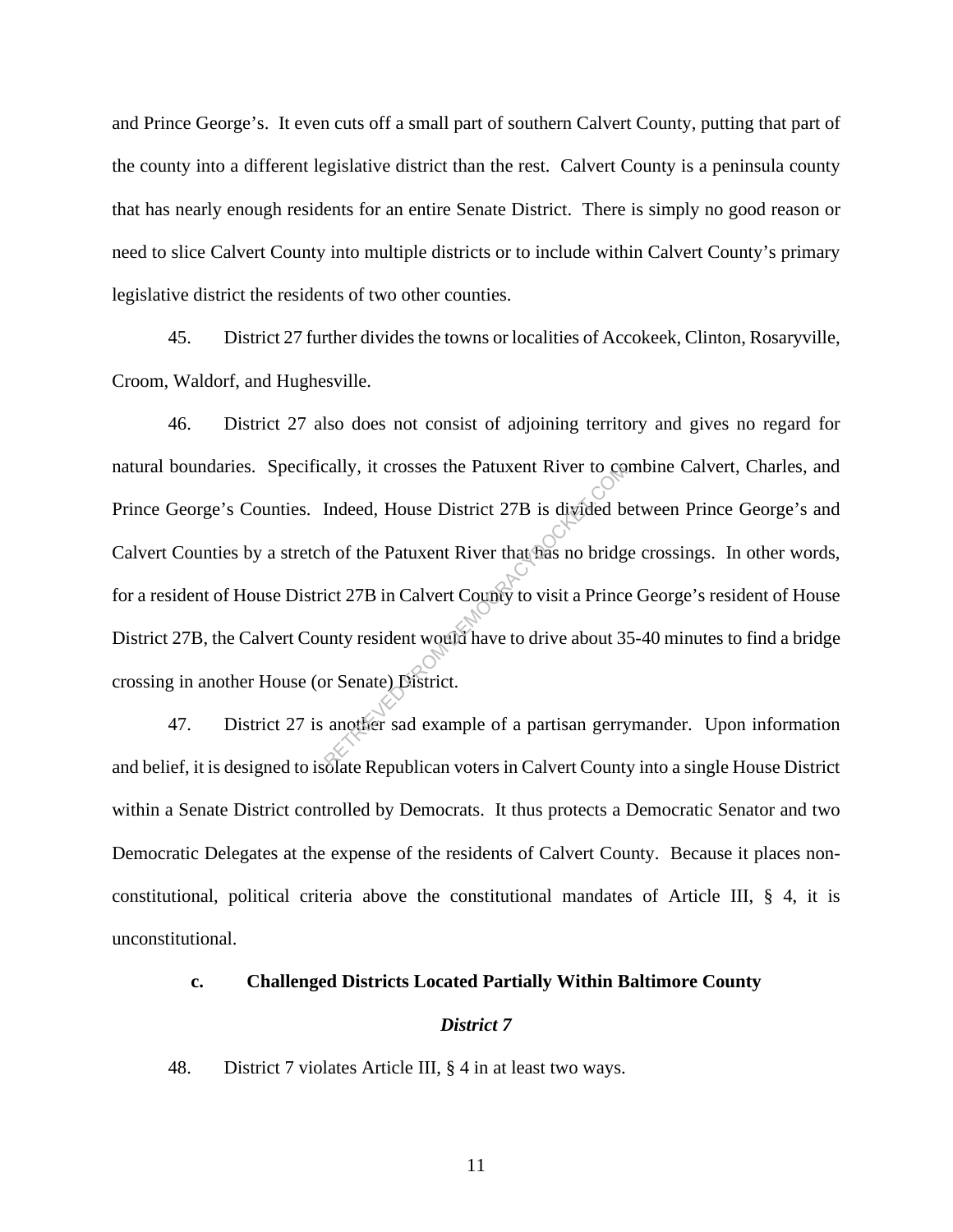49. First, it is not geographically compact. It stretches from Seneca Park (and the Chesapeake Bay) in the southeast to the Pennsylvania border in the north. There is no direct or easy way to travel from one end of the district to the other.

50. Not surprisingly, it scores poorly on the Reock and Polsby-Popper tests. Its Reock score is .24 and its Polsby-Popper score is .19.

51. The House Districts within District 7 also score poorly on the Reock and Polsby-Popper tests. District 7A has scores of .36 (Reock) and .25 (Polsby-Popper). District 7B has scores of .19 (Reock) and .20 (Polsby-Popper).

52. District 7 also fails to give due regard to political subdivisions because it is split between Baltimore County and Harford County. It further divides the towns or localities of Jarrettsville, Fallston, Bel Air, Edgewood, Joppatown, Hampton, Carney, White Marsh, Perry Hall, and Middle River. The Republican voters to enable preferred Democration and belief. District 7 is interestingly and to ensure the redection of a Democration of a Democration of a Democration of a Democration of a Democration of a Democratio

53. Upon information and belief, District 7 is intentionally comprised of a disproportionate number of Republican voters to enable preferred Democratic candidates to prevail elsewhere—particularly in District 8. In fact, the odd border between District 7 and District 8 appears to have been designed to ensure the reelection of a Democratic incumbent in District 8. Because District 7 places non-constitutional, political criteria above the constitutional mandates of Article III, § 4, it is unconstitutional.

#### *District 42*

54. District 42 violates Article III, § 4 in at least two ways.

55. First, it is not geographically compact. It stretches from Hampton in the southeast to the Pennsylvania border and then crosses the Baltimore County-Carroll County border to include a bizarrely shaped portion of Carroll County.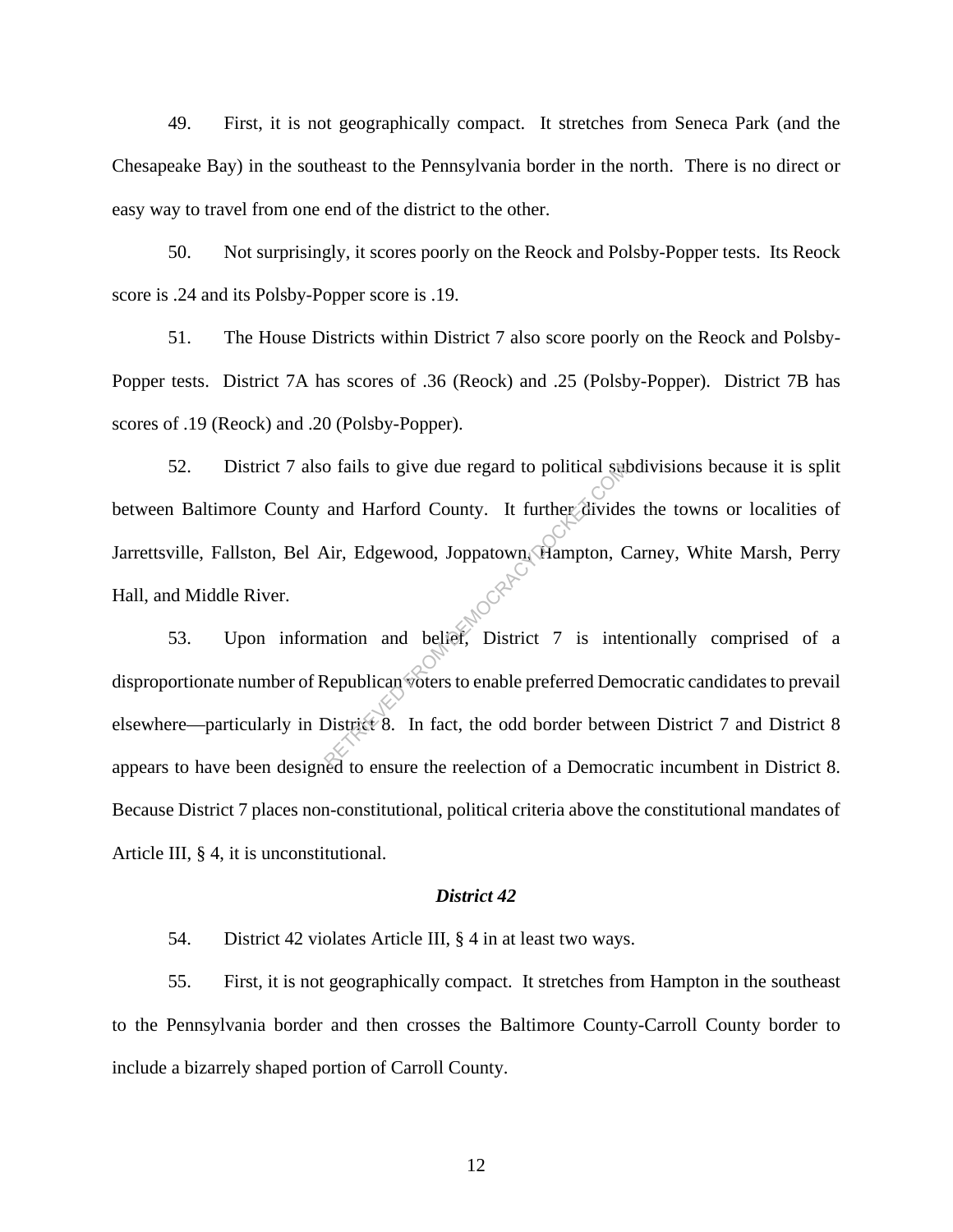56. While District 42 performs above the (poor) Maryland average on the Reock test (a score of .46) its Polsby-Popper score is .18. Its score under the Polsby-Popper test is well below Maryland's already poor average district compactness score.

57. Two of the House Districts within District 42 also score poorly on the Reock and Polsby-Popper tests. District 42B has scores of .23 (Reock) and .13 (Polsby-Popper), some of the worst scores of all the House Districts in the State. District 42C has scores of .36 (Reock) and .18 (Polsby-Popper).

58. District 42 also does not give due regard to political subdivisions because it is divided between Baltimore County and Carroll County. It further divides the towns or localities of Cockeysville, Timonium, Lutherville, Hampton, and Towson.

59. Upon information and belief, District 42 appears to have been created in a way to favor an incumbent Democratic Delegate. Because this interest was placed above the constitutional requirements of Article III, § 4, District 42 is unconstitutional. County and Carroll County. It further diversible.<br>
Lutherville, Hampton, and Towson.<br>
ation and belief, District 42 appears to 1<br>
mocratic Delegate. Because this inte<br>
s of Article III, \$4, District 42 is unco<br>
istrict Loc

## **d. Challenged District Located Within Howard and Montgomery Counties**

#### *District 9*

60. District 9 violates Article III, § 4 in at least two ways.

61. First, it is not geographically compact. It stretches from Columbia/Ellicott City in the east to Clarksburg in the west. Its Reock score is .26 and its Polsby-Popper score is .23.

62. District 9 also fails to give due regard to political subdivisions because it is split between Montgomery County and Howard County. It further divides the towns or localities of Ellicott City, Columbia, Highland, Damascus, and Clarksburg.

63. Upon information and belief, District 9 was constructed to intentionally remove a portion of Republican-leaning voters in southern Carroll County, replace them with Democraticleaning voters in northern Montgomery County, and ensure the election of a Democratic senator.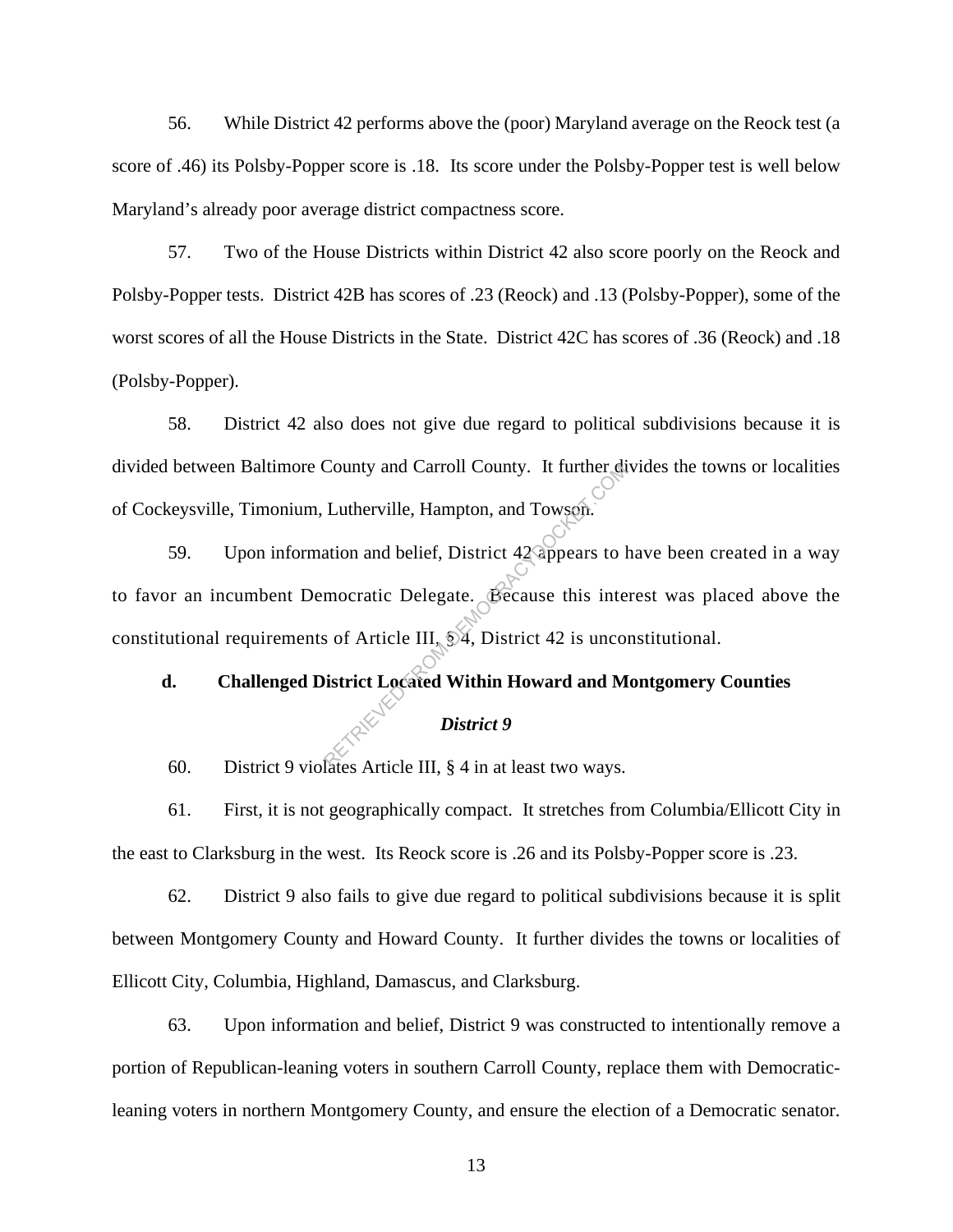Because these political interests were placed above the constitutional requirements of Article III, § 4, District 9 is unconstitutional.

#### **e. Challenged Districts Located Within Prince George's County**

*Districts 22, 23, 24, 25, and 47* 

64. Districts 22, 23, 24, 25, and 47 blatantly violate Article III, § 4's geographic compactness requirement.

65. The eye-test says it all regarding these districts. They are all shaped so irregularly that no serious claim can be made that they are geographically compact.

| <b>District</b> | <b>Reock Score</b> | <b>Polsby-Popper Score</b> |
|-----------------|--------------------|----------------------------|
| 22              | .45                | .12                        |
| 23              | .23                | :13                        |
| 24              | .22                | .08                        |
| 25              | .45                | .18                        |
| 47              |                    | .13                        |

66. The Reock and Polsby-Popper scores confirm this conclusion:

67. Although they all are located within Prince George's County—a fact that makes their lack of geographical compactness inexcusable—Districts 22 and 24 divide the political subdivision of Glenarden. These districts also divide numerous towns and localities, including Woodmore, Glenn Dale, Lanham, Mitchellville, Springdale, Landover, Suitland, Clinton, Adelphi, Langley Park, and Hyattsville.

68. Upon information and belief, these legislative districts were crafted with political interests—the reelection of incumbent Senators and Delegates—subordinating the constitutional requirements of Article III, § 4. These districts are therefore unconstitutional.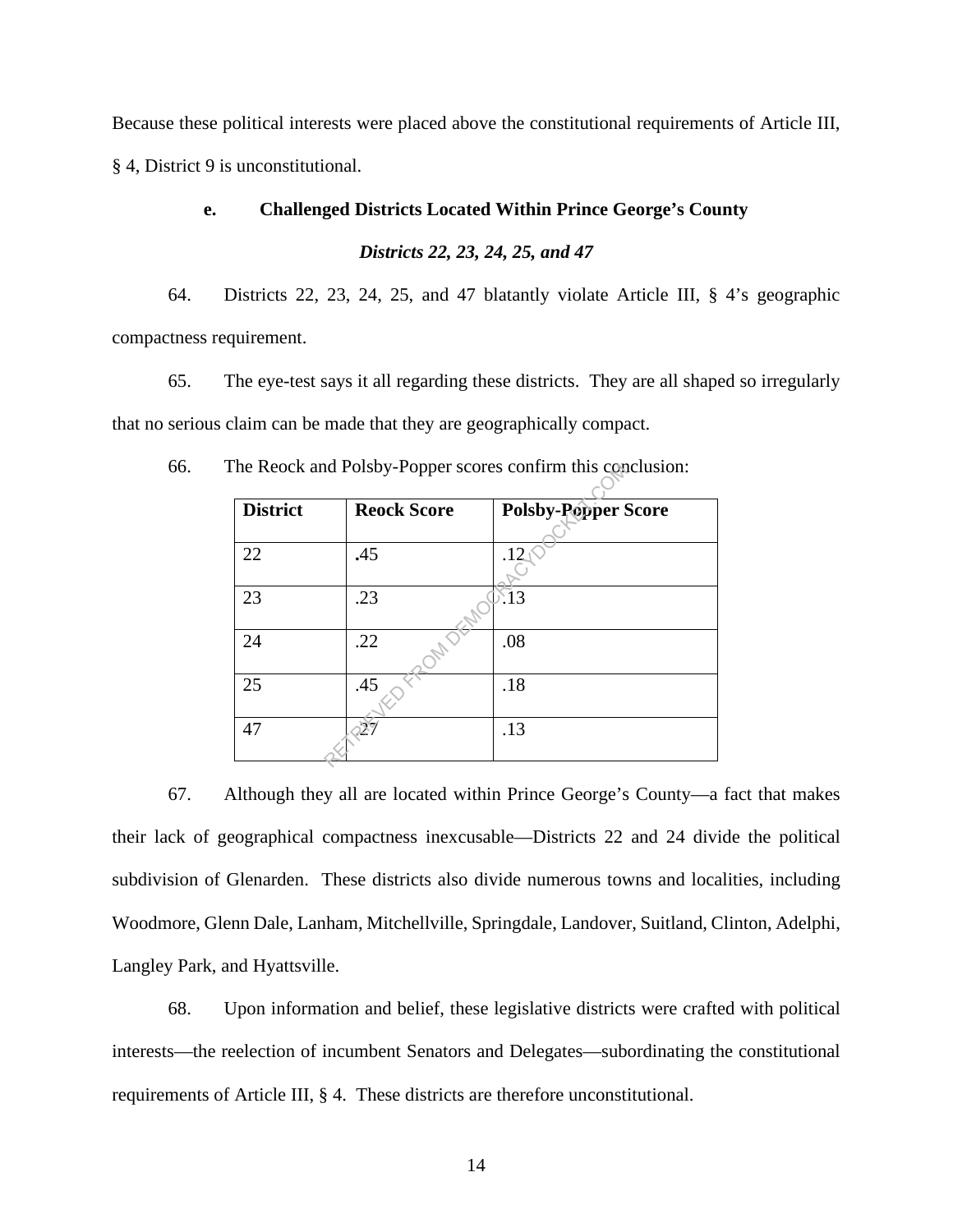#### **5. Additional Constitutional Violations**

69. As explained above, the contiguity and compactness requirements of Article III, § 4 are intended to prevent political gerrymandering. As further set forth above, the Plan contains numerous districts that were politically gerrymandered in violation of Article III, § 4. Indeed, the violations of § 4 can be found across the State—from Calvert County to the Pennsylvania border.

70. These wide-ranging violations of § 4 demonstrate the extent of the political gerrymandering from which the Plan was born. This extreme gerrymandering violates not only Article III, § 4, but other Maryland constitutional provisions as well.

#### **a. Article 7 of the Declaration of Rights**

71. Article 7 of Maryland's Declaration of Rights provides: "That the right of the People to participate in the Legislature is the best security of liberty and the foundation of all free Government; for this purpose, elections ought to be free and frequent; and every citizen having the qualifications prescribed by the Constitution, ought to have the right of suffrage." This provision is intended to guarantee the "fair and free exercise of the electoral franchise," *State Bd. of Elections v. Snyder*, 435 Md. 30, 61 (2013), and is "even more protective of rights of political participation than the provisions of the federal Constitution," *Md. Green Party v. Md. Bd. of Elections*, 377 Md. 127, 150 (2003). Article 7 of the Declaration of Rights prov.<br>
Maryland's Declaration of Rights prov.<br>
Legislature is the best security of liberty and equent;<br>
the Constitution, ought to have the right<br>
fair and free exercise of the electo

72. Article 7, therefore, provides the citizens of Maryland with a right to an equally effective power to select the legislative representatives of their choice, and bars the creation of electoral districts that ensure the election of candidates from one political party and/or dilute the votes of citizens on the basis of political affiliation and viewpoint. Simply put, it prohibits the State from rigging elections in favor of one political party.

73. As set forth above, the Plan violates Marylanders' right to the "fair and free exercise of the electoral franchise" under Article 7 in numerous ways, including: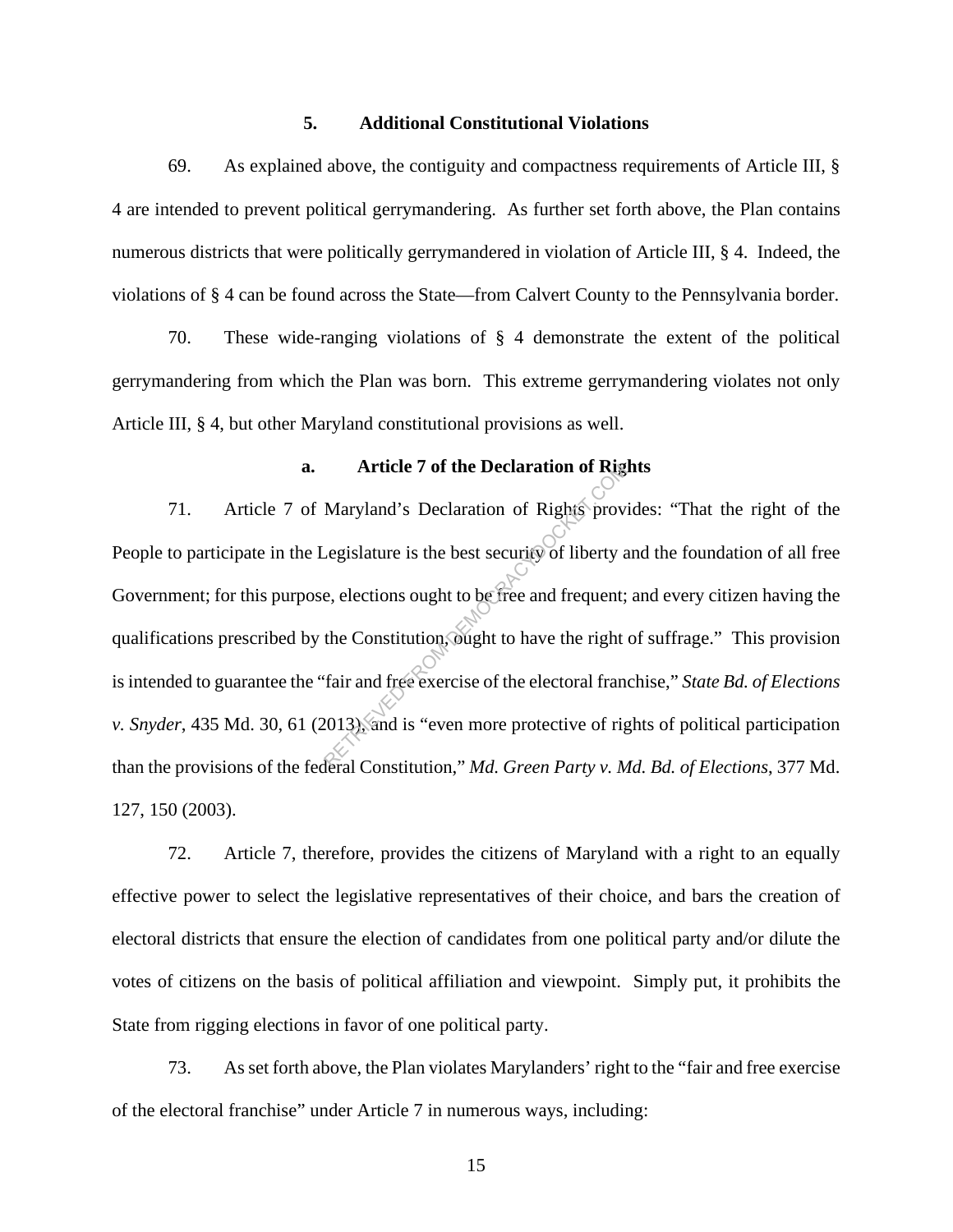a. Many parts of the Plan were designed specifically for partisan purposes and with an intent to preserve and expand the political power of Democrats, and thus the 2021 Plan unlawfully seeks to predetermine election outcomes in the above legislative districts, among others.

b. The Plan intentionally divides Republican voters into legislative districts in a way that unlawfully favors Democratic candidates in the above legislative districts, among others.

74. Any district map created through political gerrymandering and with the intent to dilute votes on a partisan basis is not free. Through the Plan, the General Assembly has installed a system whereby voters are cherry-picked to ensure or unlawfully favor the election of candidates from one political party. In this way, the 2021 Plan violates Article 7.

#### **b. Article I, § 7 of the Maryland Constitution**

75. Article I, § 7 of the Maryland Constitution provides: "The General Assembly shall pass Laws necessary for the preservation of the purity of Elections." This provision requires the General Assembly to pass laws concerning elections that are fair and evenhanded, and that are designed to eliminate corruption. SIS IS not free. Through the Plan, the General Cherry-picked to ensure or unlawfully fave this way, the 2021 Plan violates Article 7<br>Article I, § 7 of the Maryland Constitution from the Maryland Constitution provides: "<br>pr

76. The Plan is not fair or evenhanded. Through intentional partisan manipulation, it divides Republican voters into legislative districts across Maryland in a way that unlawfully favors Democratic candidates in the above legislative districts, among others. Thus, the Plan intentionally dilutes the voting power of many Republicans and renders their votes nearly meaningless in legislative elections in the above districts.

77. The Plan also legalizes political corruption. Through intentional partisan manipulation, the Plan unlawfully rigs elections in certain legislative districts. Election rigging is the epitome of political corruption.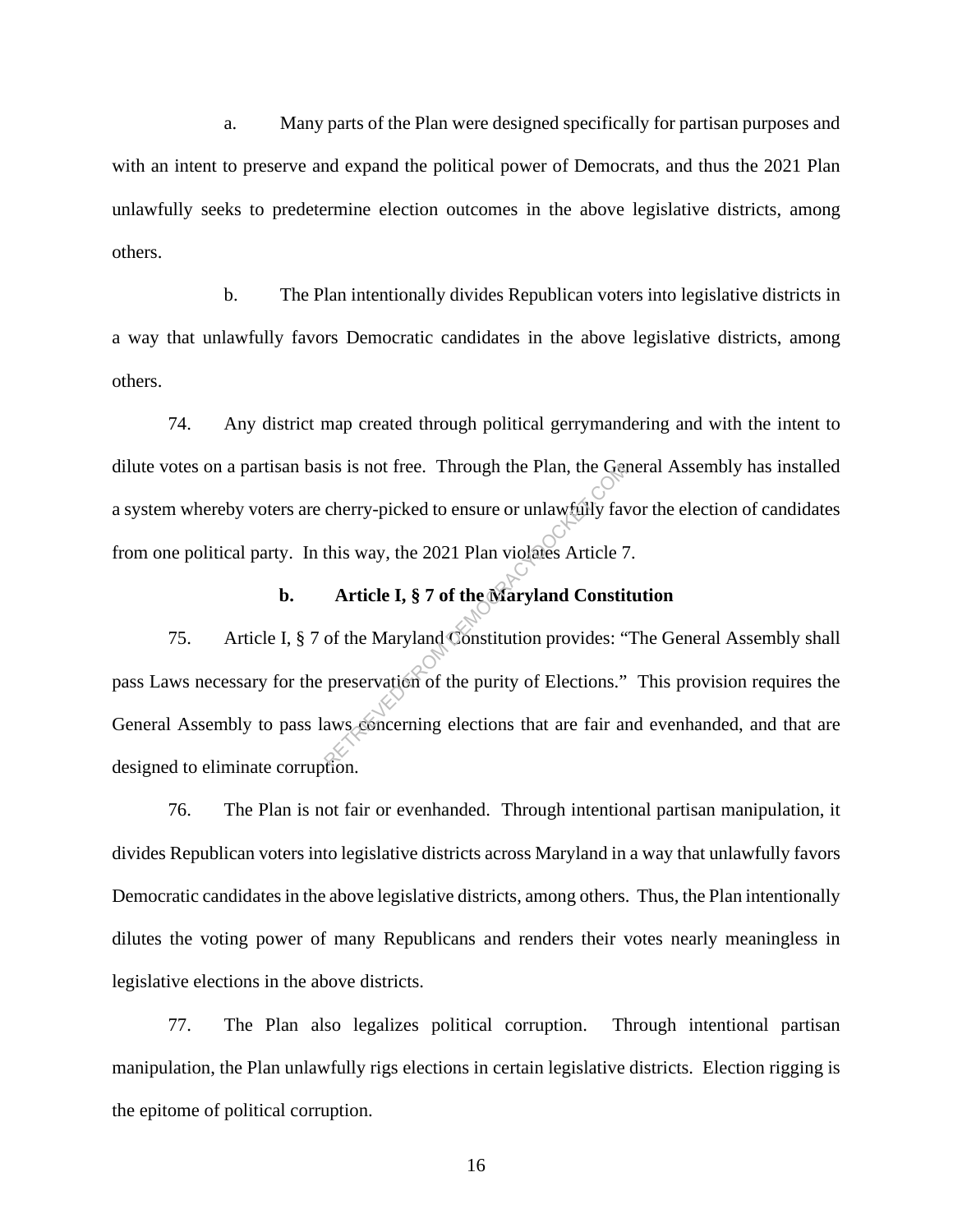#### **c. Article 24 of the Declaration of Rights**

78. Article 24 of the Maryland Declaration of Rights guarantees "[t]hat no man ought to be taken or imprisoned or disseized of his freehold, liberties or privileges, or outlawed, or exiled, or, in any manner, destroyed, or deprived of his life, liberty or property, but by the judgment of his peers, or by the Law of the land." The protections afforded by Article 24 include by implication the principle of equal protection.

79. The Plan violates Article 24 by unconstitutionally discriminating against Republican voters and infringing on their fundamental right to vote. Specifically, the 2021 Plan intentionally discriminates against Republican voters in the above legislative districts by diluting the weight of their votes based on party affiliation and depriving them of the opportunity for full and effective participation in the election of their legislative representatives.

80. The Plan's systemic dilution of the weight of Republican votes in the above districts unconstitutionally degrades Republic voters influence on the political process and infringes on their fundamental right to have their votes count fully. gainst Republican voters in the above lead on party affiliation and depriving the<br>
a the election of their legislative represent<br>
stemic dilution of the weight of Republica<br>
Republic voters Compelling on the politic<br>
we th

81. The State of Maryland lacks any compelling interest in upholding the Plan and diluting the weight of Republican votes in the above districts or depriving Republican voters in the above districts of the opportunity for full, effective, and equal participation in the election of their legislative representatives.

#### **d. Article 40 of the Declaration of Rights**

82. Article 40 of the Maryland Declaration of Rights guarantees "that every citizen of the State ought to be allowed to speak, write and publish his sentiments on all subjects."

83. The Plan violates Article 40 by burdening protected speech based on political viewpoint. Specifically, in numerous legislative districts, including those referenced above, the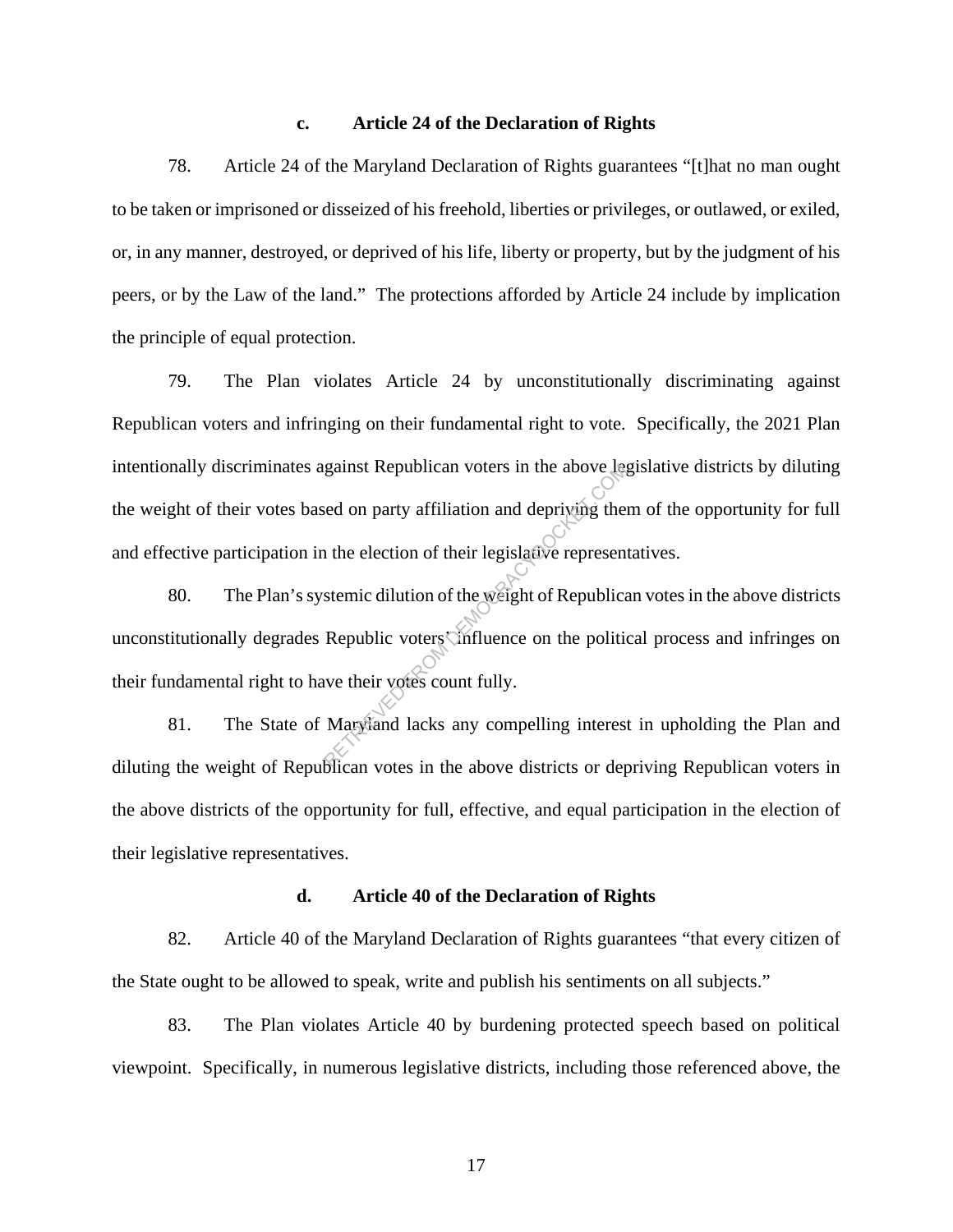Plan benefits certain preferred speakers (Democratic voters), while targeting certain disfavored speakers (Republican voters) based on the views they express when they vote.

84. The Plan subjects Republican voters to disfavored treatment by dividing them into specific legislative districts to dilute their votes and ensure that they are not able to elect a candidate who shares their views. The Plan thus has the effect of suppressing the political views and expressions of Republican voters. The Plan discriminates against Republican voters in this way because of their voting history, party affiliation, and expression of their political views.

85. The Plan further violates Article 40 by retaliating against Republican voters based on their political speech. The Plan takes adverse action against Republican voters in the above districts and would not have done so but for a retaliatory intent to punish those Republican voters because of their voting history, party affiliation, and expression of their political views.

86. The Plan further violates Article 40 by infringing on Republican voters' rights of association. The Plan targets voters based on party affiliation and association and retaliates against Republican voters for those associations. The Plan takes adverse action against Rep<br>done so but for a retaliatory intent to pure<br>ry, party affiliation, and expression of the<br>her violates Article 40 by infringing on<br>ets voters based on party affiliation and<br>or thos

87. The State of Maryland has no legitimate or compelling interest in discriminating and retaliating against Republican voters because of their political viewpoints, voting history, or party affiliation. Nor can Maryland's geography, natural boundaries, political subdivisions, or other legitimate redistricting criteria explain or justify the Plan.

#### **V. Request for Relief**

WHEREFORE, Petitioners respectfully request that the Court enter Judgment in their favor, and:

(a) Determine and declare that the Plan is unconstitutional and invalid because it violates: (i) Article III, § 4 of the Maryland Constitution; (ii) Articles 7, 24, and 40 of Maryland's Declaration of Rights; and (iii) Article I, § 7 of the Maryland Constitution;